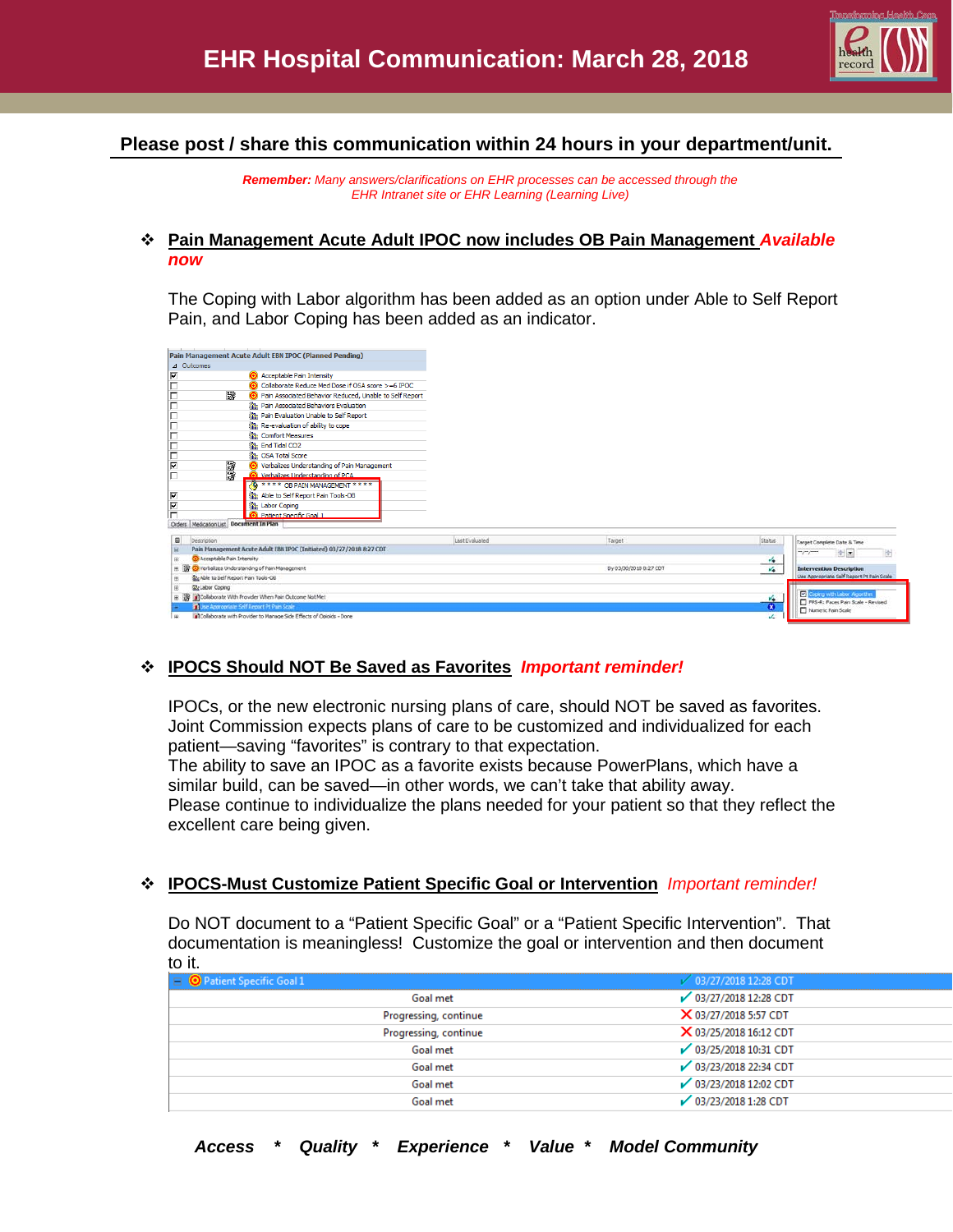ᅬ

See below for a reminder of how to customize Patient Specific Goals/Interventions.

## To add Patient Specific Outcomes and Interventions

- 1. If you are still customizing a plan not yet initiated, you may find a Patient Specific Intervention or Patient Specific Goal already in the plan.
	- Check the box to select the item, then right click on it and select
	- Modify. Fill in details.
	- Continue selecting desired ele

| Initiate and Sign.<br>۰ |  |
|-------------------------|--|
|-------------------------|--|

| electing <b>pesapan</b> |                  | criter your goal or intervention verbiage nere) |
|-------------------------|------------------|-------------------------------------------------|
| ments.                  | Outcome Duration |                                                 |
|                         |                  |                                                 |
| d Sign.                 |                  |                                                 |

O Intervention Details **B** Offset Details

- 2. Otherwise, select the plan in the Orders Navigator (View).
- 3. Click Add to Phase in the toolbar and select Add Outcome/Intervention from the dropdown.
- 4. Type Patient Specific in the Search window and click the Search button.
- 5. Select the option that lists "Patient Specific" in gray under it or you won't be able to add description.
- 6. Complete details in the box that opens.
- 7. Click Orders for Signature.
- 8. Click Sign and then Refresh.

For IPOC related questions, contact Karen. Shapiro @Ascension.org.

|  |                                                                   |  |  | <b>B</b> $\bigcirc$ + Add to Phase - |  | Start:                                 | Now |  |
|--|-------------------------------------------------------------------|--|--|--------------------------------------|--|----------------------------------------|-----|--|
|  | â                                                                 |  |  | Add Order                            |  |                                        |     |  |
|  | Add Outcome / Intervention                                        |  |  |                                      |  |                                        |     |  |
|  |                                                                   |  |  |                                      |  |                                        |     |  |
|  |                                                                   |  |  |                                      |  | Patient Specific Intervention 2 - Done |     |  |
|  | [Document In Plan]<br>a<br>Patient Specific Intervention 2 - Done |  |  |                                      |  |                                        |     |  |
|  |                                                                   |  |  |                                      |  |                                        |     |  |
|  |                                                                   |  |  |                                      |  | [Document In Plan Patient-Specific]    |     |  |

<sup>1</sup> Patient Specific Intervention 1